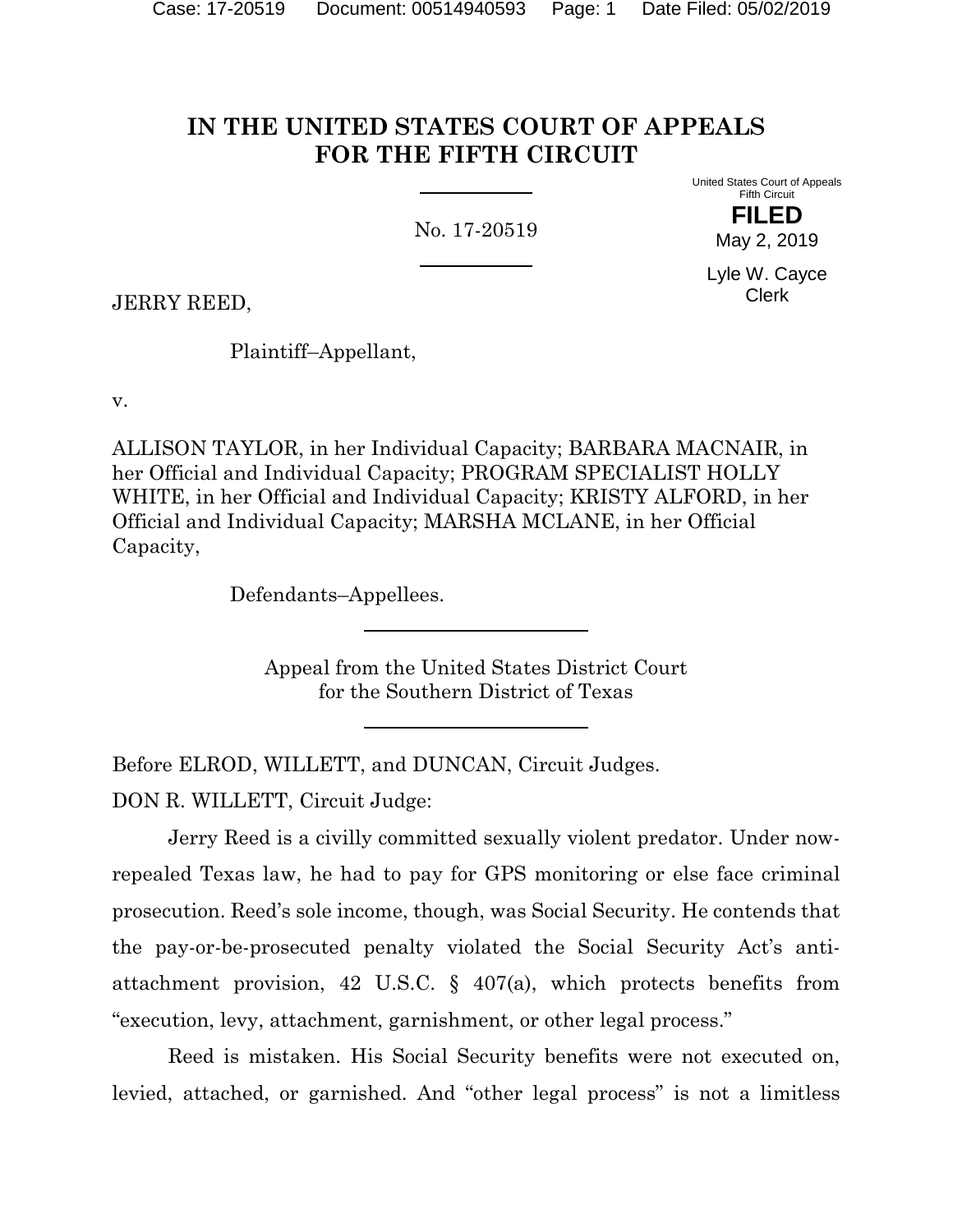catchall. The time-honored *ejusdem generis* canon confines the phrase to processes like those specifically enumerated. Section 407(a) has a familiar specific-then-general syntactic construction where the upfront enumeration limits the tagalong residual phrase. In other words, "other legal process" doesn't mean *any* process; it means other *similar* process. And because the threat of criminal prosecution differs materially from the specific processes listed, we AFFIRM the district court's judgment.

I

The Texas Office of Violent Sex Offender Management was responsible for Reed's treatment and supervision.[1](#page-1-0) Texas Health and Safety Code Chapter 841 and Reed's Order of Commitment require him to wear a GPS tracking device.[2](#page-1-1) Chapter 841 also requires him to pay for the tracking service.[3](#page-1-2) During the applicable period, failure to pay was punishable as a third-degree felony.[4](#page-1-3) (The criminal penalty was repealed in 2015.[5\)](#page-1-4) The defendant officials each implemented or enforced that statutory requirement.[6](#page-1-5) Put differently, each official told Reed he had to pay for GPS tracking or be liable for a felony.

l

<sup>&</sup>lt;sup>1</sup> This entity has since been renamed the Texas Civil Commitment Office.

<sup>&</sup>lt;sup>2</sup> TEX. HEALTH & SAFETY CODE § 841.082(a)(4).

<span id="page-1-2"></span><span id="page-1-1"></span><span id="page-1-0"></span><sup>&</sup>lt;sup>3</sup> *Id.* § 841.084(a)(1)(B). The district court helpfully summarized how the various Chapter 841 provisions operated:

While the penal statue § 841.085 never referenced a violation of § 841.084, which is the statute imposing on the SVP [sexually violent predator] an obligation to pay for the tracking service, it did . . . criminalize a failure to participate in and comply with the sex offender program provided by OVSOM [Office of Violent Sex Offender Management] and to comply with all written requirements imposed by OVSOM.

<span id="page-1-3"></span> $4$  Act of June 18, 1999, 76th Leg., R.S., § 4.01 (codified as amended at TEX. HEALTH  $\&$ SAFETY CODE § 841.085).

<span id="page-1-4"></span><sup>5</sup> *See* Act of June 17, 2015, 84th Leg., R.S., § 19 (codified at TEX. HEALTH & SAFETY CODE  $\S$  841.085) (repealing criminal penalty for noncompliance with  $\S$  841.082(a)(3)).

<span id="page-1-5"></span><sup>6</sup> For purposes of this appeal the defendant officials are Allison Taylor, Barbara MacNair, Holly White, and Kristy Alford.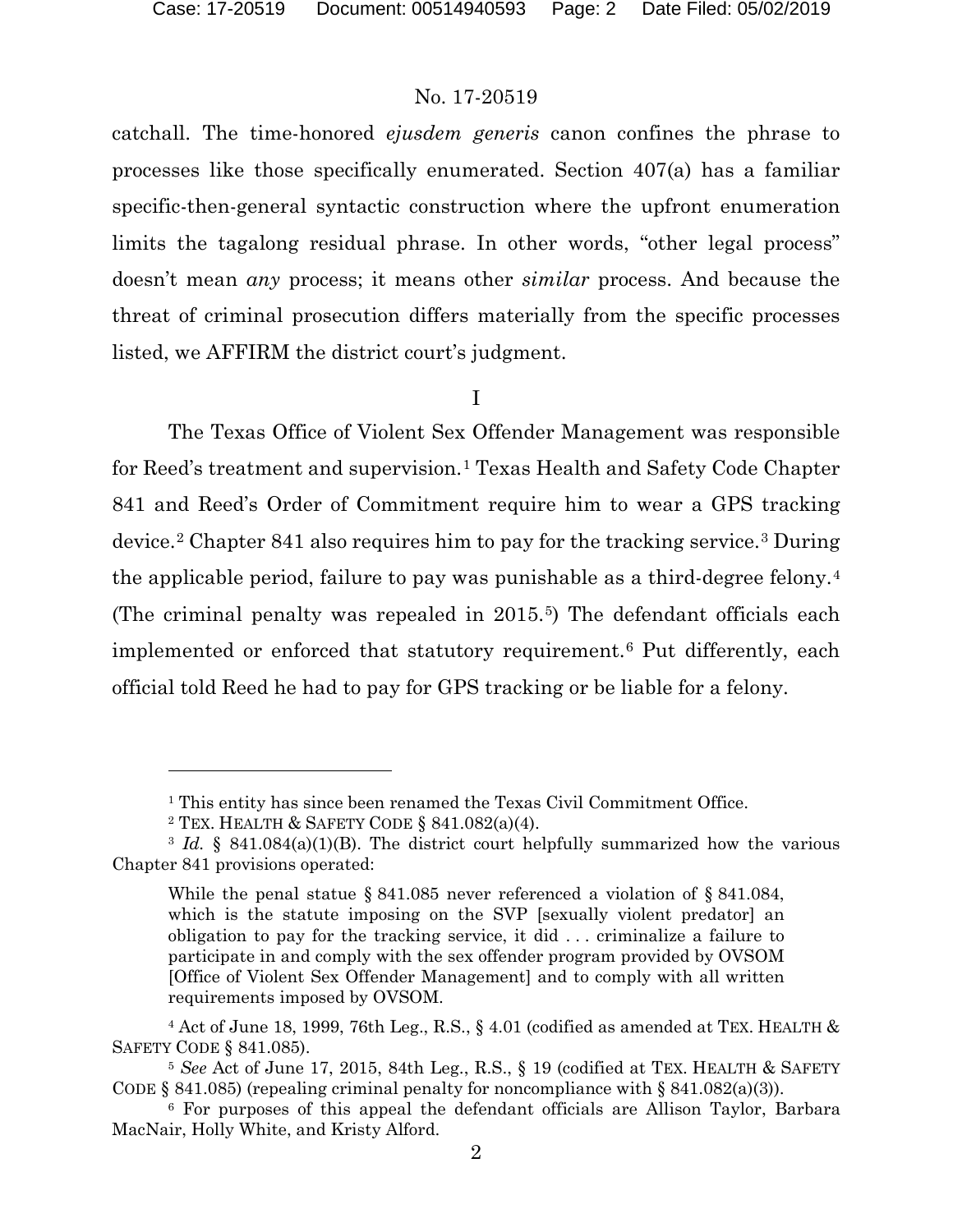Reed is "totally blind" and receives Social Security disability benefits. For at least part of the applicable time, Social Security was his only source of income. Reed asserts that requiring him to pay for GPS monitoring under threat of criminal prosecution subjected his Social Security money to "other legal process" in violation of  $\S$  407(a). He sued the officials for damages under 42 U.S.C. § 1983.

The district court granted summary judgment to the officials based on qualified immunity, holding that the threat of criminal prosecution wasn't "other legal process" under clearly established law. Reed appealed. We appointed counsel to assist Reed under the circuit's pro bono program and deeply appreciate counsel's able representation.

#### II

The rules governing our consideration are familiar.

*First*, the standard of review. We review immunity-based grants of summary judgment de novo.<sup>[7](#page-2-0)</sup>

*Second*, the summary-judgment standard. Under Rule 56, summary judgment is proper "if the movant shows that there is no genuine dispute as to any material fact and the movant is entitled to judgment as a matter of law."[8](#page-2-1)

*Third*, the qualified-immunity standard. "The doctrine of qualified immunity shields officials from civil liability so long as their conduct 'does not violate clearly established statutory or constitutional rights of which a reasonable person would have known.'"[9](#page-2-2) "Once invoked, a plaintiff bears the burden of rebutting qualified immunity by showing two things: (1) that the

<span id="page-2-0"></span><sup>7</sup> *Stidham v. Tex. Comm'n on Private Sec.*, 418 F.3d 486, 490 (5th Cir. 2005) ("We review *de novo* the district court's grant of summary judgment based on qualified immunity.").

<sup>8</sup> FED. R. CIV. P. 56(a).

<span id="page-2-2"></span><span id="page-2-1"></span><sup>9</sup> *Mullenix v. Luna*, 136 S. Ct. 305, 308 (2015) (per curiam) (quoting *Pearson v. Callahan*, 555 U.S. 223, 231 (2009)).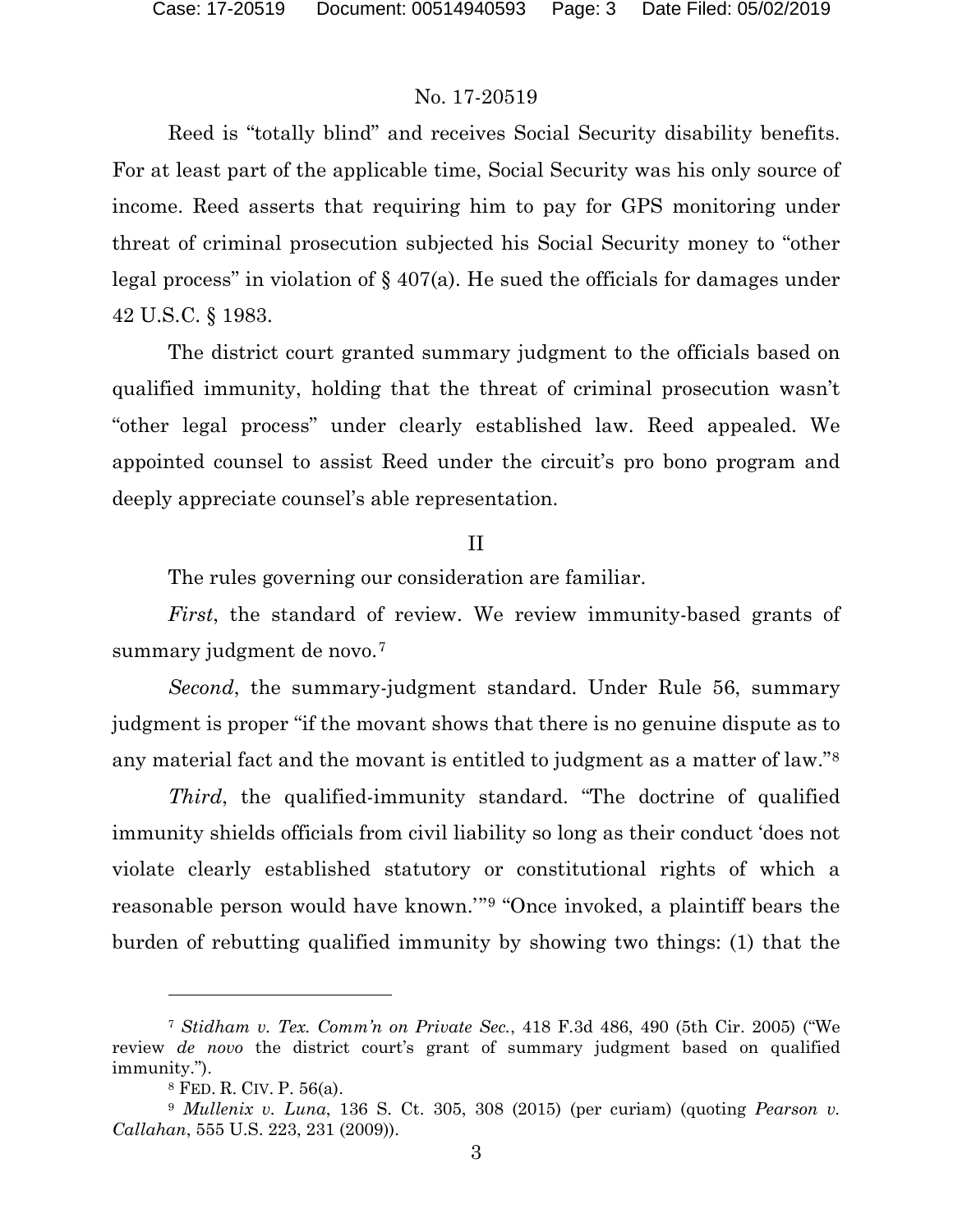officials violated a statutory or constitutional right and (2) that the right was 'clearly established at the time of the challenged conduct.'"[10](#page-3-0) Clearly established means that "[t]he contours of the right must be sufficiently clear that a reasonable official would understand that what he is doing violates that right."<sup>[11](#page-3-1)</sup> "The central concern is whether the official has fair warning . . . ."<sup>[12](#page-3-2)</sup> "To answer that question in the affirmative, we must be able to point to controlling authority—or a 'robust consensus of persuasive authority'—that defines the contours of the right in question with a high degree of particularity."[13](#page-3-3)

#### III

The question is straightforward: Did the GPS payment policy subject Reed's Social Security benefits to "execution, levy, attachment, garnishment, or other legal process" in violation of  $\S 407(a)$ ? The answer, equally straightforward, is no.

## A

Our Constitution's ingenious architecture demands that judges be sticklers when decoding legislative text. The law begins with language, and the foremost task of legal interpretation is divining what the law *is*, not what the judge-interpreter *wishes* it to be.

On that score, our precedent favors bright lines and sharp corners, including unswerving fidelity to statutory language: "Text is the alpha and the omega of the interpretive process."[14](#page-3-4) Judges are minders, not makers or

l

<span id="page-3-0"></span><sup>10</sup> *Perniciaro v. Lea*, 901 F.3d 241, 255 (5th Cir. 2018) (quoting *Ashcroft v. al-Kidd*, 563 U.S. 731, 735 (2011)).

<sup>11</sup> *Anderson v. Creighton*, 483 U.S. 635, 640 (1987).

<sup>12</sup> *Delaughter v. Woodall*, 909 F.3d 130, 140 (5th Cir. 2018).

<span id="page-3-3"></span><span id="page-3-2"></span><span id="page-3-1"></span><sup>13</sup> *Morgan v. Swanson*, 659 F.3d 359, 371–72 (5th Cir. 2011) (en banc) (quoting *al-Kidd*, 563 U.S. at 742).

<span id="page-3-4"></span><sup>14</sup> *United States v. Maturino*, 887 F.3d 716, 723 (5th Cir. 2018); *see also, e.g.*, *United States v. Lauderdale County*, 914 F.3d 960, 964 (5th Cir. 2019) ("The task of statutory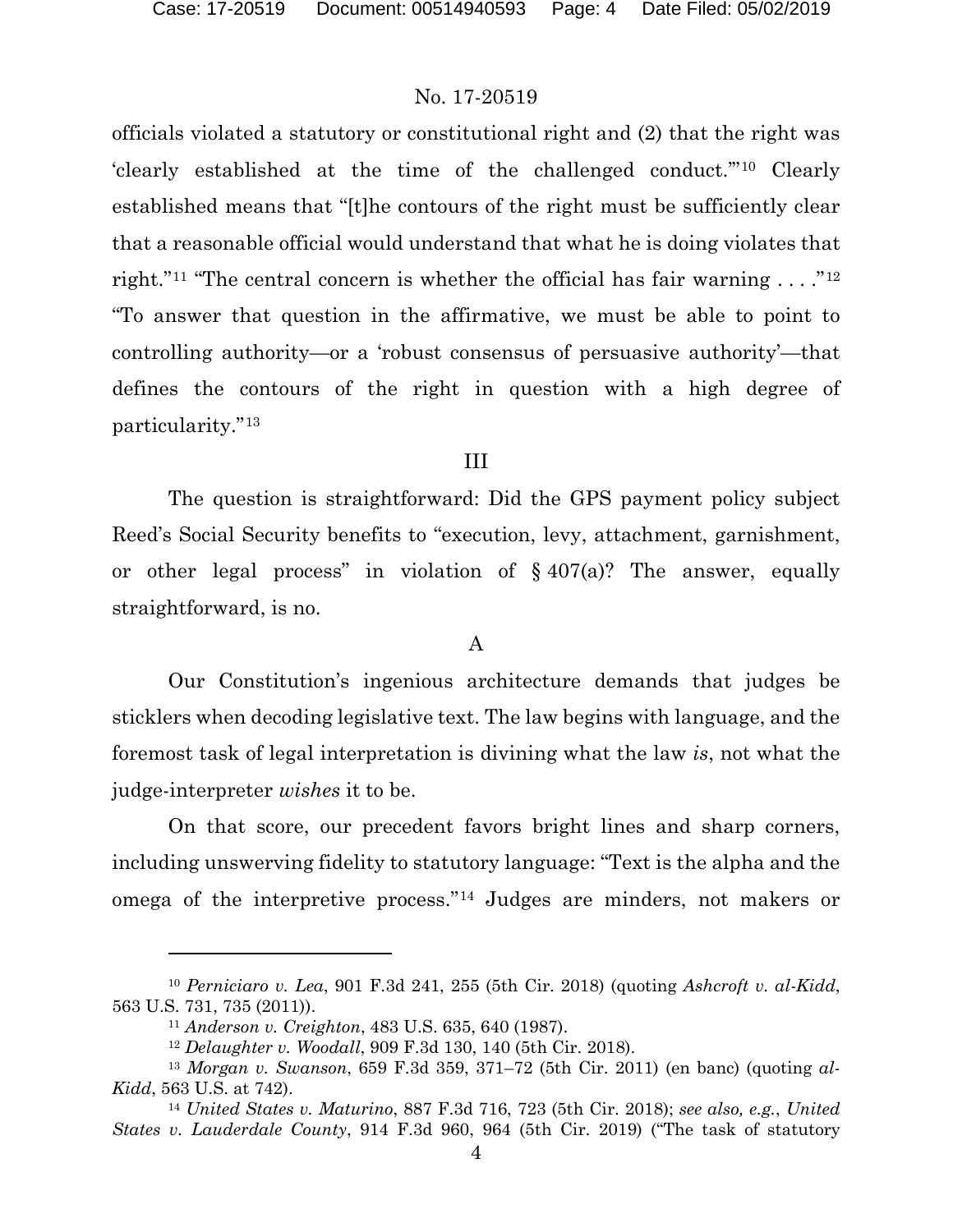l

### No. 17-20519

menders. All to say, we must take Congress at its word, presume it meant what it said, and refuse to revise statutes under the guise of interpreting them.[15](#page-4-0)

True, congressional handiwork is now and again imprecise—sometimes inadvertently, sometimes intentionally. But judges rarely need secret decoder rings to decrypt legislative language. Statutory language, like all language, is suffused with age-old interpretive conventions. And judges, like all readers, must be attentive not to words standing alone but to surrounding structure and other contextual cues that illuminate meaning.[16](#page-4-1)

This case is about the legal interpretation of three words—"other legal process"—but that task requires us to discern the meaning of accompanying words and how they are knit together.<sup>[17](#page-4-2)</sup> Robotic literal parsing can sometimes cloak rather than clarify.[18](#page-4-3) In this case, familiar linguistic clues—not to mention on-point Supreme Court precedent—reveal § 407(a)'s semantic import as a harmonious whole.

B

Our inquiry begins and ends with the text of  $\S$  407(a), which limits the taking of Social Security benefits:

interpretation begins and, if possible, ends with the language of the statute." (quoting *Trout Point Lodge, Ltd. v. Handshoe*, 729 F.3d 481, 486 (5th Cir. 2013))).

<span id="page-4-0"></span><sup>15</sup> *Conn. Nat'l Bank v. Germain*, 503 U.S. 249, 253–54 (1992) ("[I]n interpreting a statute a court should always turn to one, cardinal canon before all others. We have stated time and again that courts must presume that a legislature says in a statute what it means and means in a statute what it says there." (citations omitted)).

<span id="page-4-1"></span><sup>16</sup> *See United States v. Graves*, 908 F.3d 137, 141 (5th Cir. 2018) ("[T]ext may not be divorced from context." (quoting *Univ. of Tex. Sw. Med. Ctr. v. Nassar*, 570 U.S. 338, 356 (2013))).

<span id="page-4-2"></span><sup>17</sup> *See Doe v. KPMG, LLP*, 398 F.3d 686, 688 (5th Cir. 2005) ("When interpreting a statute, we start with the plain text, and read all parts of the statute together to produce a harmonious whole.").

<span id="page-4-3"></span><sup>18</sup> *See Ramos-Portillo v. Barr*, 919 F.3d 955, 960 (5th Cir. 2019) ("In interpreting a statute, we do not look at a word or a phrase in isolation. The meaning of a statutory provision 'is often clarified by the remainder of the statutory scheme . . . .'" (quoting *Util. Air Regulatory Grp. v. EPA*, 573 U.S. 302, 321 (2014))).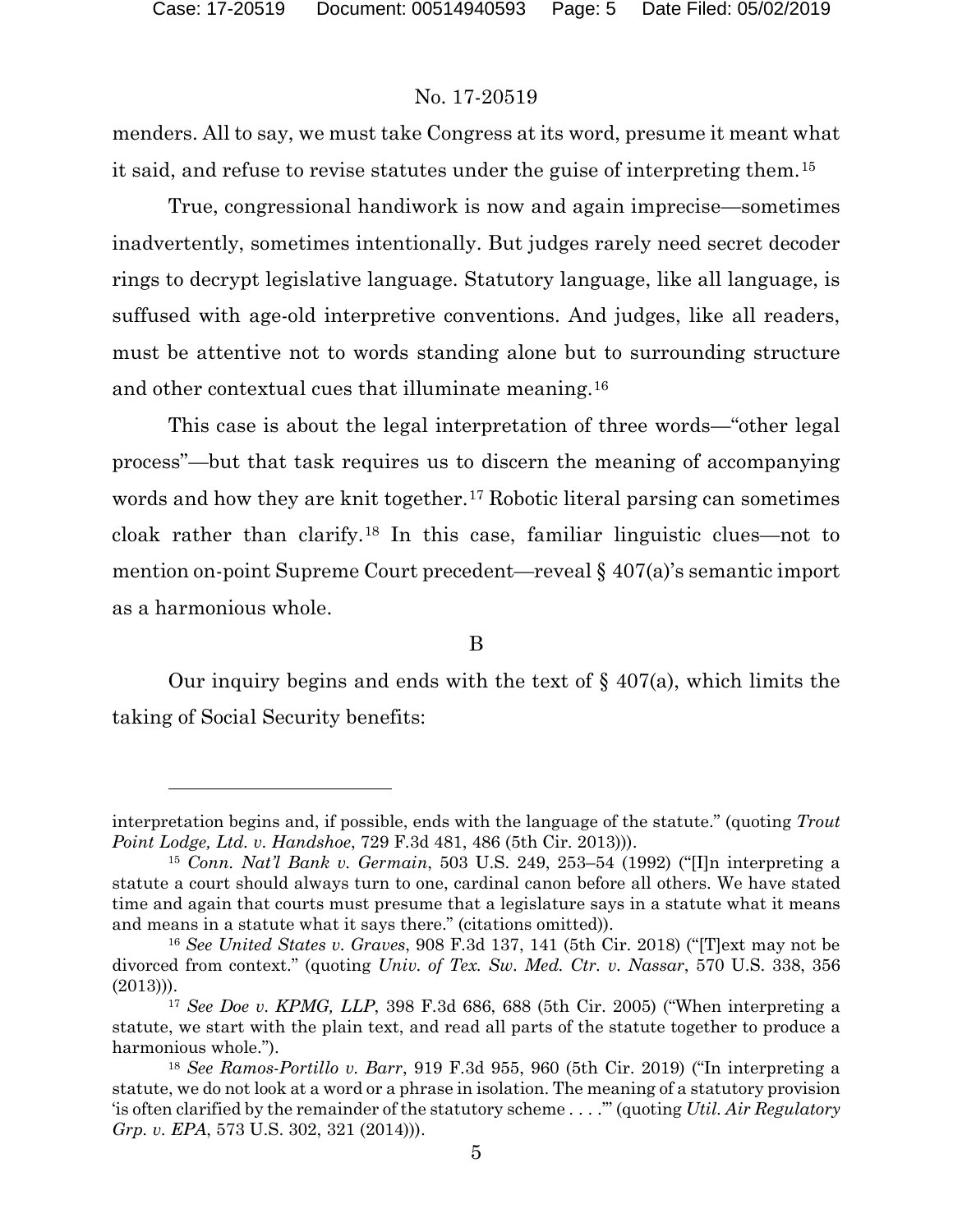The right of any person to any future payment under this subchapter shall not be transferable or assignable, at law or in equity, and none of the moneys paid or payable or rights existing under this subchapter shall be subject to **execution, levy, attachment, garnishment, or other legal process**, or to the operation of any bankruptcy or insolvency law.

The phrasing of the bolded language requires application of the *ejusdem generis* canon: "[w]here general words follow specific words in a statutory enumeration, the general words are construed to embrace only objects similar in nature to those objects enumerated by the preceding specific words."[19](#page-5-0) Section 407(a) follows this familiar semantic structure, meaning the follow-on phrase "other legal process" is limited to processes like "execution, levy, attachment, [or] garnishment." Common phrasing; common-sense meaning. A broader reading would "fail[] to give independent effect to the statute's enumeration of the specific categories" earlier in the sentence.<sup>[20](#page-5-1)</sup>

The Supreme Court agrees. In *Keffeler*, the Court held that the "usual rules of statutory construction" require a "restrictive understanding of 'other legal process.'"[21](#page-5-2) The issue was whether the state of Washington could use children's Social Security benefits to reimburse itself for their foster care.<sup>[22](#page-5-3)</sup> The plaintiffs contended that this unlawfully subjected the children's benefits to "other legal process."[23](#page-5-4) The Court invoked both *ejusdem generis* and *noscitur a* 

<span id="page-5-0"></span><sup>19</sup> *Circuit City Stores, Inc. v. Adams*, 532 U.S. 105, 114–15 (2001) (alteration in original) (quoting 2A N. SINGER, SUTHERLAND ON STATUTES AND STATUTORY CONSTRUCTION § 47.17 (1991)).

<span id="page-5-1"></span><sup>20</sup> *Id.* at 114; *see CSX Transp., Inc. v. Ala. Dep't of Revenue*, 562 U.S. 277, 295 (2011) ("We typically use *ejusdem generis* to ensure that a general word will not render specific words meaningless."); ANTONIN SCALIA & BRYAN A. GARNER, READING LAW: THE INTERPRETATION OF LEGAL TEXTS 199–200 (2012).

<span id="page-5-4"></span><span id="page-5-3"></span><span id="page-5-2"></span><sup>21</sup> *Wash. State Dep't of Soc. & Health Servs. v. Guardianship Estate of Keffeler*, 537 U.S. 371, 385–86 (2003).

<sup>22</sup> *Id.* at 375.

<sup>23</sup> *Id.* at 383.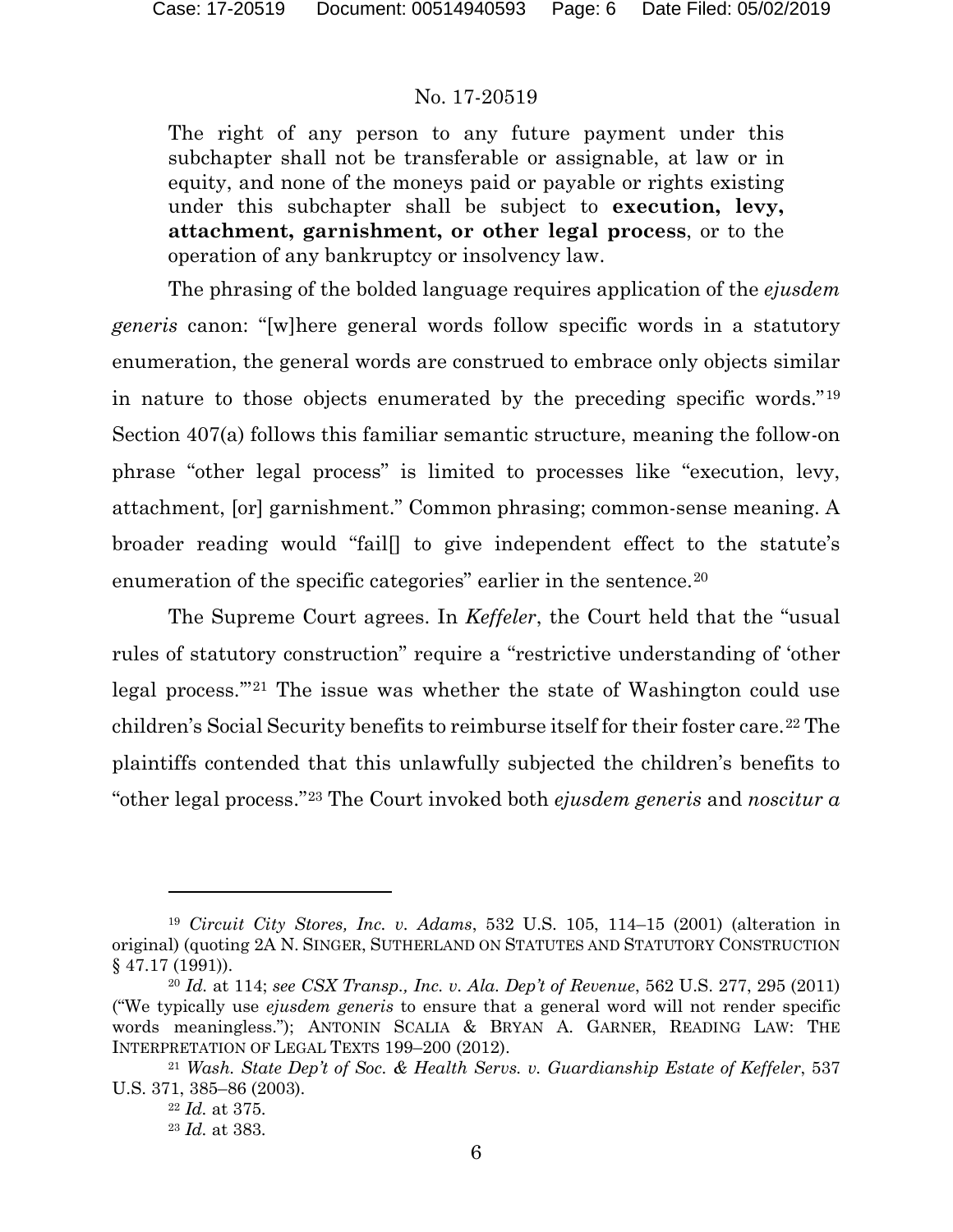*sociis*.[24](#page-6-0) It held that "other legal process" in context means "process much like the processes of execution, levy, attachment, and garnishment" and so requires (1) "utilization of some judicial or quasi-judicial mechanism," (2) "by which control over property passes from one person to another," (3) "to discharge or secure discharge of an allegedly existing or anticipated liability."[25](#page-6-1) So Washington's use of Social Security money to offset foster care expenses was not "other legal process." It did not use judicial or quasi-judicial means; did not pass control of any funds (which were already in the state's possession because it had "representative payee" status under the Act); and did not discharge an enforceable obligation.[26](#page-6-2)

Applying *Keffeler* to this case, the specter of prosecution is not "other legal process." Although the threat led to a transfer of property, and arguably discharged a Chapter 841 liability, it did not use a judicial or quasi-judicial mechanism. A threat of future action is not an "exercise of some sort of judicial or quasi-judicial authority to gain control over another's property" as *Keffeler* puts it.[27](#page-6-3) Congress protected Social Security beneficiaries from judicially enforced transfers, not threats of liability.[28](#page-6-4)

Reed's contrary cases are distinguishable or otherwise unpersuasive in light of *Keffeler*. First are two other Supreme Court cases interpreting § 407(a). In *Philpott v. Essex County Welfare Board*, the Court prohibited New Jersey from attaching a man's Social Security money to secure his repayment of state welfare benefits.[29](#page-6-5) The Court held that this action "was an attempt to subject

<sup>24</sup> *Id.* at 384.

<sup>25</sup> *Id.* at 385.

<sup>26</sup> *Id.* at 386.

<sup>27</sup> *Id.*

<span id="page-6-5"></span><span id="page-6-4"></span><span id="page-6-3"></span><span id="page-6-2"></span><span id="page-6-1"></span><span id="page-6-0"></span><sup>28</sup> *See Wojchowski v. Daines*, 498 F.3d 99, 106–10 (2d Cir. 2007) (overruling, based on *Keffeler*, Second Circuit precedent that threats are "other legal process").

<sup>29</sup> 409 U.S. 413, 415 (1973).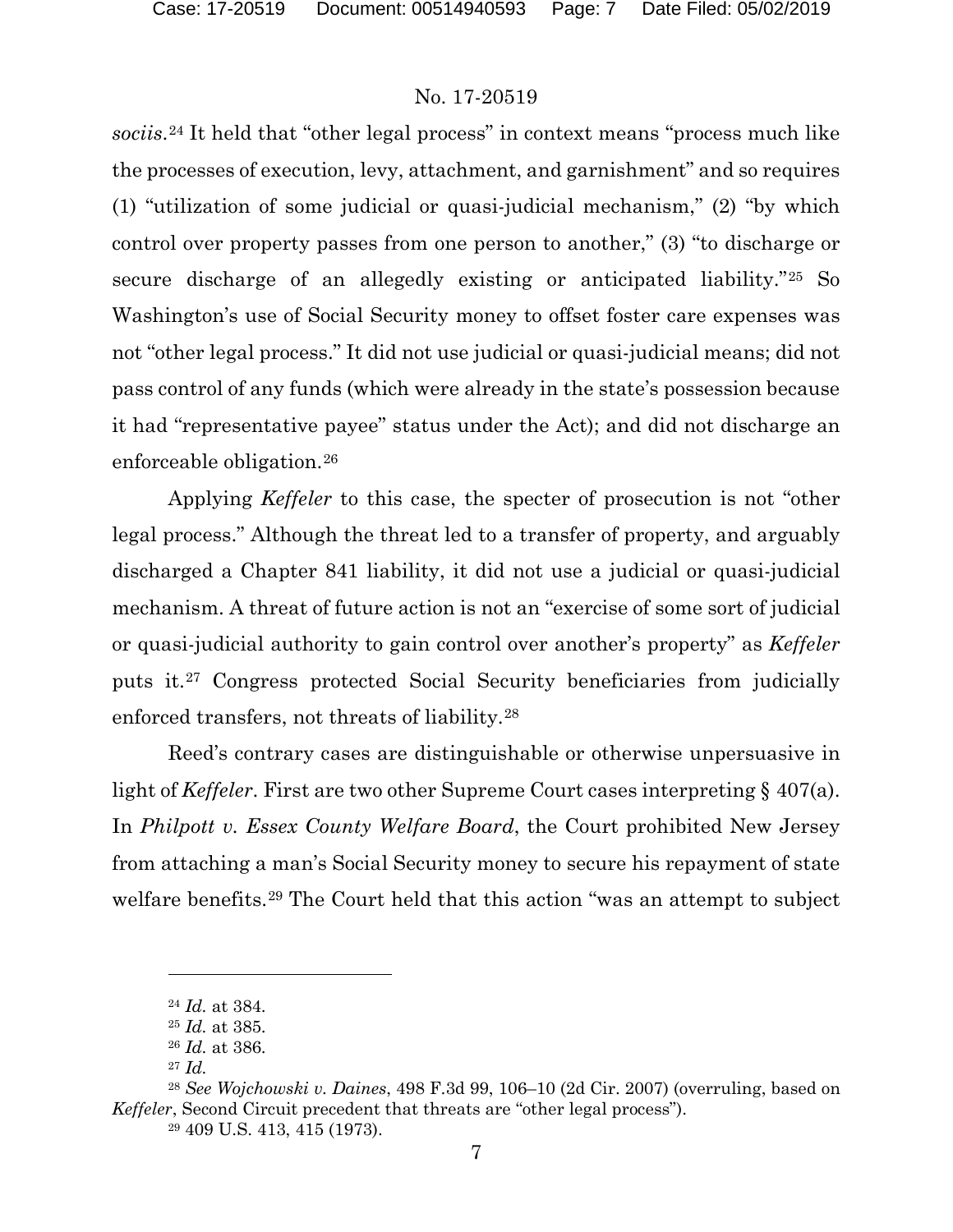the money to 'levy, attachment . . . or other legal process'" and thus violated § 407(a).[30](#page-7-0) Similarly, in *Bennett v. Arkansas* the Court held that Arkansas could not "attach certain federal [Social Security] benefits paid to individuals who are incarcerated in Arkansas prisons."[31](#page-7-1)

Both *Philpott* and *Bennett* are distinguishable. They do not interpret "other legal process." Rather, as the Court explained in *Keffeler*, "both *Philpott* and *Bennett* involved judicial actions in which a State sought to attach a beneficiary's Social Security benefits . . . . Unlike the present case, then, both *Philpott* and *Bennett* involved forms of legal process expressly prohibited by  $§$  407(a)."<sup>[32](#page-7-2)</sup>

Reed also cites dicta from our unpublished decision *In re Mayer*.[33](#page-7-3) *Mayer*  held that a court's sanction, payable by necessity from the party's Social Security benefits, was not "other legal process" under § 407(a).<sup>[34](#page-7-4)</sup> It distinguished the sanction from the "threat of a lawsuit," suggesting that § 407(a) might forbid such a thing.[35](#page-7-5) But the Supreme Court's later decision in *Keffeler* undermined this dictum when it held that "other legal process" must be similar to the enumerated judicial actions.<sup>[36](#page-7-6)</sup>

Reed next cites the Eight Circuit's pre-*Keffeler* decision *King v. Schafer*.[37](#page-7-7) The issue was whether Missouri could access committed mental-health patients' Social Security benefits to pay for their care.[38](#page-7-8) The court faced two types of alleged "other legal process." First, where the patients' family

l

<span id="page-7-0"></span> $30$  *Id.* at 416 (ellipsis in original) (quoting 42 U.S.C. § 407(a)).

<span id="page-7-1"></span><sup>31</sup> 485 U.S. 395, 396 (1988) (per curiam).

<span id="page-7-2"></span><sup>32</sup> 537 U.S. at 388.

<span id="page-7-3"></span><sup>33</sup> 193 F.3d 516, 1999 WL 706062, at \*4 (5th Cir. 1999) (unpublished).

<sup>34</sup> *Id.*

<span id="page-7-6"></span><span id="page-7-5"></span><span id="page-7-4"></span><sup>35</sup> *Id.*

<sup>36</sup> *See* 537 U.S. at 385.

<span id="page-7-7"></span><sup>37</sup> 940 F.2d 1182 (8th Cir. 1991).

<span id="page-7-8"></span><sup>38</sup> *Id.* at 1183.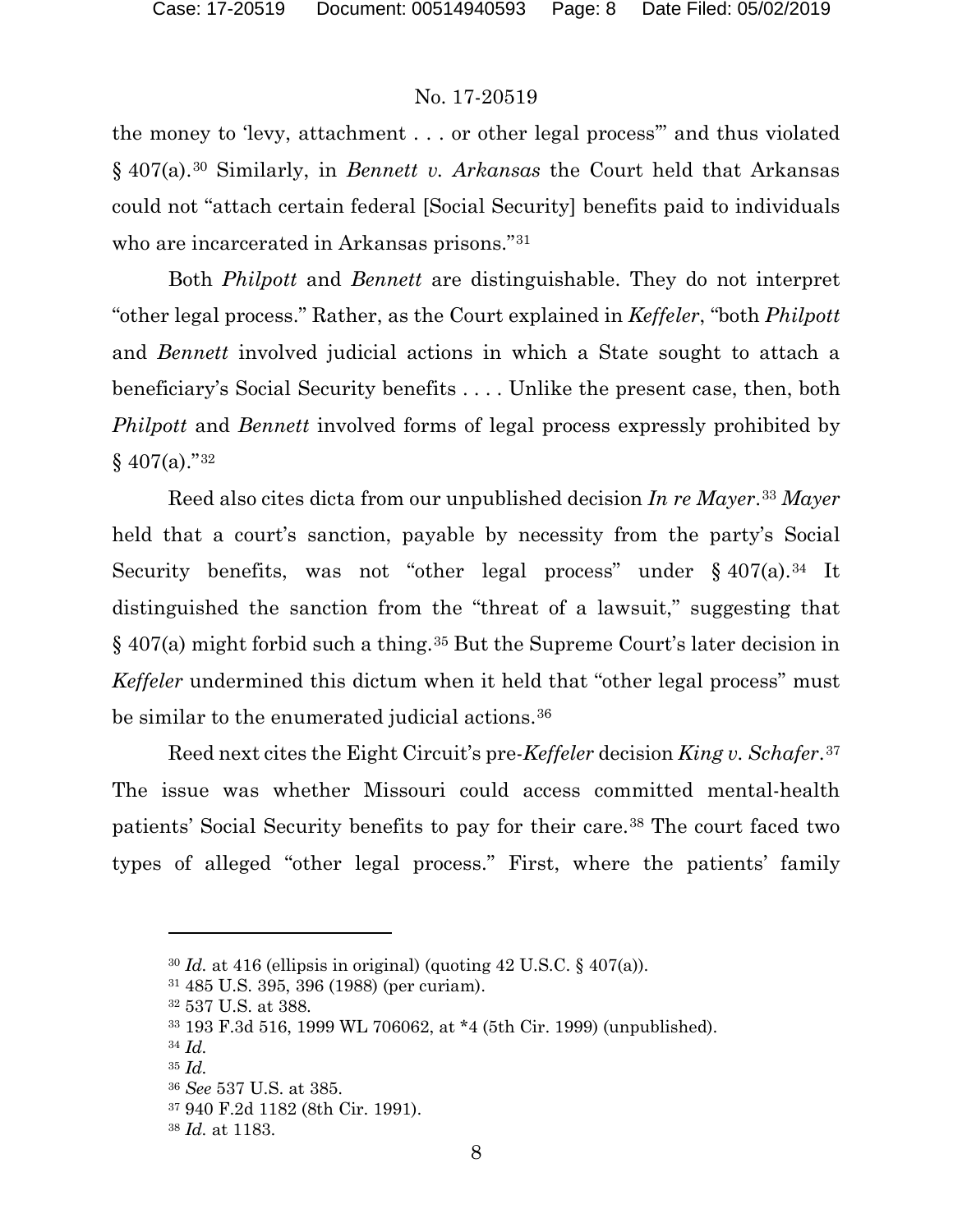members were receiving the benefits as representative payees, the court held that  $\S 407(a)$  prohibited the state from threatening to sue them or seize their state income tax refunds unless they remitted the money for their relatives' care.[39](#page-8-0) Such a threat was prohibited "other legal process."[40](#page-8-1) This holding supports Reed's theory that a threat of legal action can violate § 407(a). Second, where the state was receiving the benefits as representative payee, its use of the money to offset costs of the beneficiaries' care was not "other legal process."[41](#page-8-2) The state's representative-payee status was material because a procedure explicitly endorsed in one part of the Act could not be prohibited under a different part.[42](#page-8-3)

*King* is persuasive only to the extent it doesn't conflict with *Keffeler*. Promisingly for Reed, the Supreme Court in *Keffeler* cited *King* favorably.[43](#page-8-4) But the Court cited only the holding that the state could use the funds when it was a representative payee; it did not address the portion of *King* that's relevant here—the state's ability to threaten judicial action when it is not a representative payee.[44](#page-8-5) That holding had no application in *Keffeler*, because *Keffeler* was not about threats and was limited to the state-as-representativepayee context.[45](#page-8-6) Despite following *King*'s representative-payee holding, *Keffler* implicitly disapproved *King*'s threats holding. The Court's textual analysis of

<span id="page-8-0"></span><sup>39</sup> *Id.* at 1185.

<sup>40</sup> *Id.* ("What the state cannot do, it cannot threaten to do.").

<sup>41</sup> *Id.*

<sup>42</sup> *Id.*

<sup>43</sup> 537 U.S. at 384 n.7.

<sup>44</sup> *See id.*

<span id="page-8-6"></span><span id="page-8-5"></span><span id="page-8-4"></span><span id="page-8-3"></span><span id="page-8-2"></span><span id="page-8-1"></span><sup>45</sup> *See id.* at 382–83 ("The questions to be answered in resolving this case . . . are whether the department's effort to become a representative payee, or its use of respondents' Social Security benefits when it acts in that capacity, amounts to employing an 'execution, levy, attachment, garnishment, or other legal process' within the meaning of  $\S$  407(a).").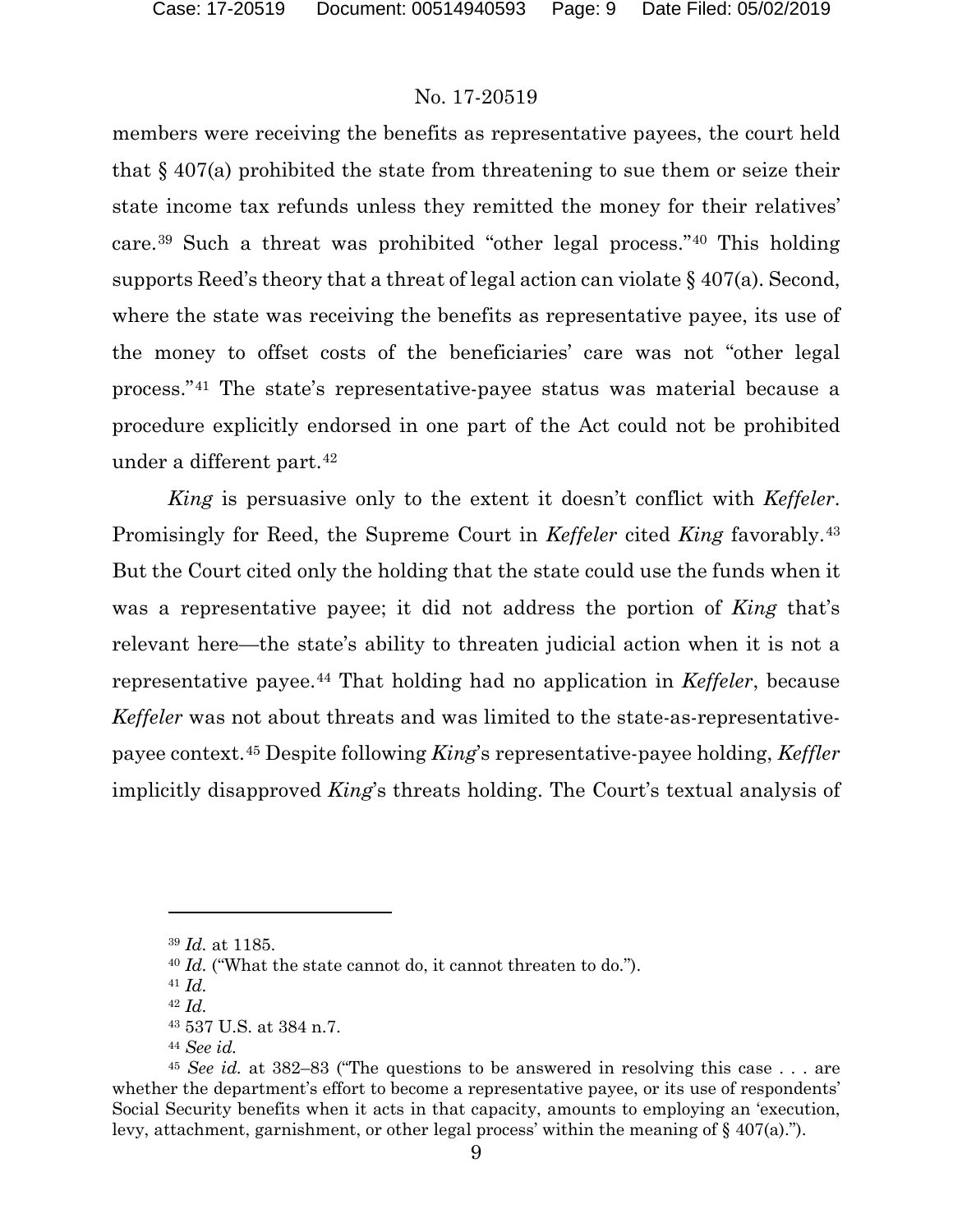l

#### No. 17-20519

§ 407(a) is inconsistent with *King*'s holding that threats are other legal process.[46](#page-9-0) *King* cannot save Reed's argument in this case.[47](#page-9-1)

Finally, Reed argues that criminal prosecution of debtors has historically been used as legal process to collect obligations and secure the transfer of property, so it is similar to execution, levy, attachment, or garnishment. But Reed supports this proposition only by citation to a journal article, not controlling or persuasive law, and he acknowledges that criminal prosecution of debtors is "archaic." The officials in this case did not violate § 407(a) by threatening to enforce Chapter 841's criminal penalties.[48](#page-9-2)

<span id="page-9-0"></span><sup>46</sup> *See Keffeler*, 537 U.S. at 385; *Wojchowski*, 498 F.3d at 106–10 (overruling, based on *Keffeler*, Second Circuit precedent that threats are "other legal process").

<span id="page-9-1"></span><sup>47</sup> Reed cites one post-*Keffeler* case holding that a threat is "other legal process." *Albright v. Allied Int'l Credit Corp.*, No. CV034828CAS(RZX), 2003 WL 22350928, at \*3 (C.D. Cal. Aug. 25, 2003). *Albright* attempts to distinguish *Keffeler* because it did not expressly address threats of future action. *Id.* This is unconvincing. An executive (or private) threat of future action is not the same as the concrete "writ[s]," "order[s]," or "summons" analogized in *Keffeler*, which generally would have been approved by a court. 537 U.S. at 385 (quoting Social Security Administration Program Operations Manual System).

<span id="page-9-2"></span><sup>48</sup> A decade ago in *Pearson v. Callahan*, the Supreme Court altered the mechanics of qualified-immunity analysis. 555 U.S. 223, 231 (2009). In short, *Pearson* relaxed the categorical *Saucier* two-step inquiry that had required courts to first decide whether the law was violated before turning to whether the law was clearly established. *See Saucier v. Katz*, 533 U.S. 194 (2001). Post-*Pearson*, courts have case-by-case discretion to leapfrog Prong One if Prong Two is outcome-determinative. 555 U.S. at 236. In this case, as in most, we believe it is worthwhile to follow the *Saucier* sequence and not bypass the first inquiry. First, *ejusdem generis* renders the textual analysis easy. In many cases the Prong One issue is doubly challenging: legally difficult and inadequately briefed. Neither is true here. Second, as a practical matter, identifying whether this law was clearly established requires almost all the work of deciding whether a violation occurred. Examining one necessarily overlaps with the other. It is "difficult to decide whether [the] right is clearly established without deciding precisely what the existing . . . right happens to be." *Id.* (quoting *Lyons v. Xenia*, 417 F.3d 565, 581 (6th Cir. 2005) (Sutton, J., concurring)). Third, confronting Prong One enables us to reinforce bedrock principles of statutory interpretation that have application beyond this case. *See Zadeh v. Robinson*, 902 F.3d 483, 493 (5th Cir. 2018). Fourth, as the Supreme Court has itself modeled, it advances the development of the law to clarify for future cases what conduct is prescribed and proscribed. *See Plumhoff v. Rickard*, 572 U.S. 765, 774 (2014) (noting that the *Saucier* procedure remains "worthwhile," and even if Prong Two is itself determinative, addressing Prong One "is often beneficial" because it "promotes the development of constitutional precedent" (quoting *Pearson*, 555 U.S. at 236)); *see also, e.g.*, *Zadeh*, 902 F.3d at 498–99 (Willett, J., concurring dubitante) (flagging the concern of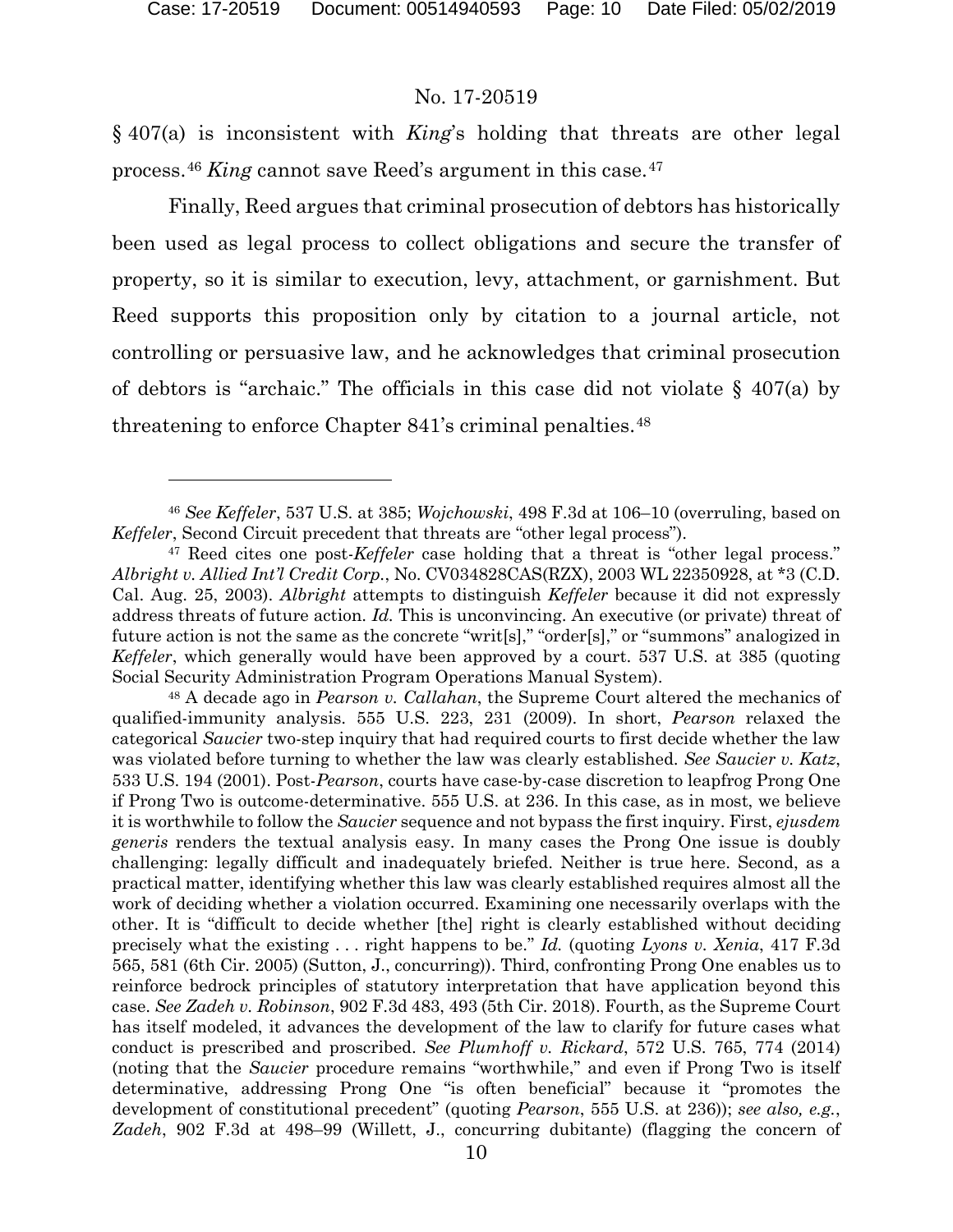$\overline{a}$ 

## No. 17-20519

## $\overline{C}$

Alternatively, the officials' challenged conduct did not violate a *clearly established* right.[49](#page-10-0) Even if *Keffeler*'s interpretation of "other legal process" could encompass the threat of criminal prosecution, Reed has not identified "controlling authority" or a "robust consensus of persuasive authority" that defined the right favorably to him "with a high degree of particularity."[50](#page-10-1) The officials are thus entitled to qualified immunity under either prong.[51](#page-10-2)

# IV

Criminalizing a sexually violent predator's failure to pay for GPS monitoring is not "other legal process" under  $\S$  407(a). The district court correctly interpreted the anti-attachment provision; the Texas officials are entitled to qualified immunity; and we AFFIRM.

<sup>&</sup>quot;constitutional stagnation"—"fewer courts establishing law at all, much less *clearly* doing so"). Section 407(a) remains on the books, even if Texas's noncompliance penalty does not.

<span id="page-10-0"></span><sup>49</sup> *See Plumhoff*, 572 U.S. at 781 (holding that defendants did not violate the asserted right and, in the alternative, did not violate clearly established law).

<sup>50</sup> *Morgan*, 659 F.3d at 371–72 (quoting *al-Kidd*, 563 U.S. at 742).

<span id="page-10-2"></span><span id="page-10-1"></span><sup>&</sup>lt;sup>51</sup> Today's decision only reaches whether the officials' actions violated  $\S$  407(a) and whether this was clearly established. We otherwise express no opinion about Texas's nowrepealed policy.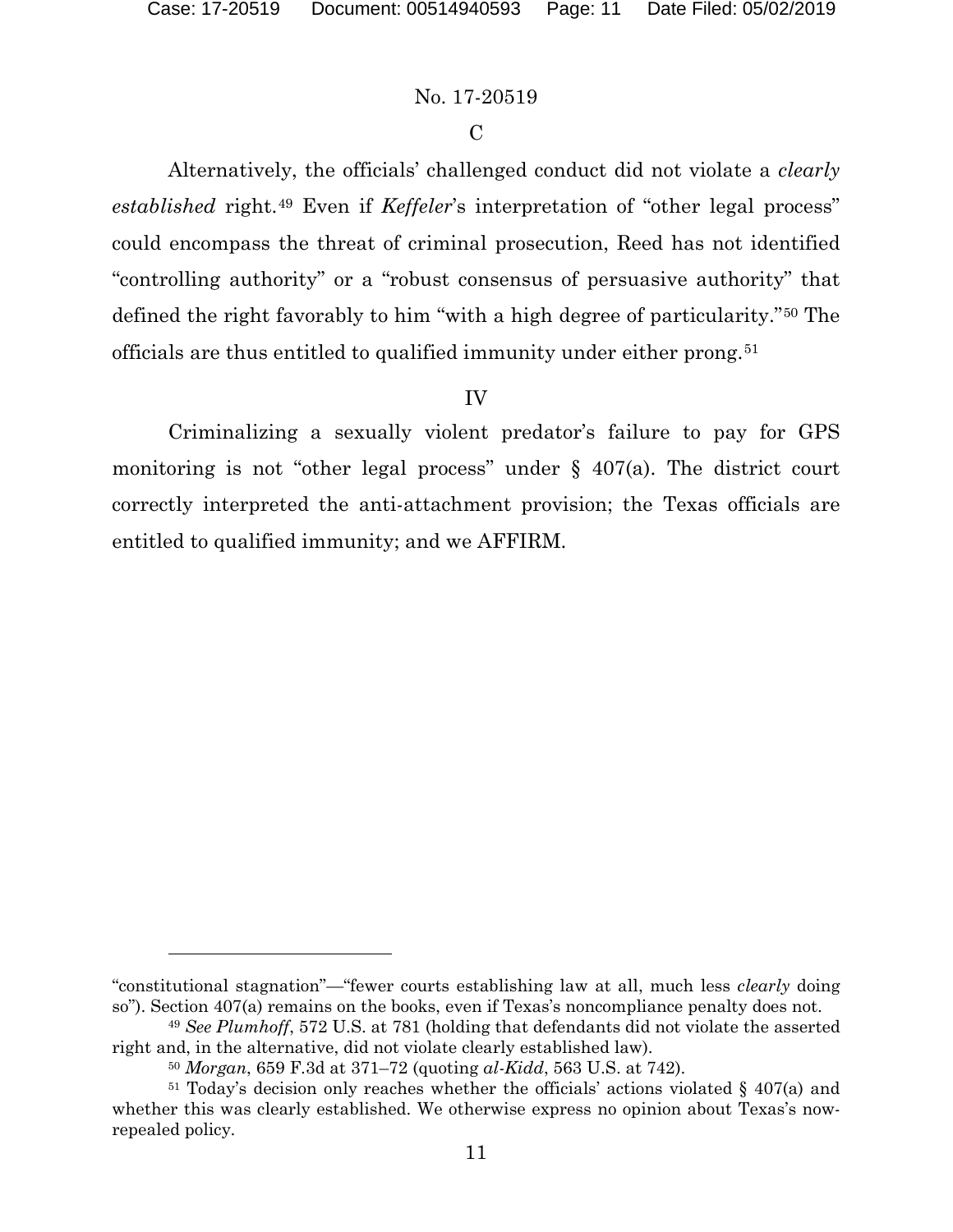$\overline{a}$ 

# No. 17-20519

JENNIFER WALKER ELROD, Circuit Judge, concurring in the judgment:

I agree with the panel majority's ultimate conclusion. We should affirm the district court's grant of summary judgment. But we should reach that conclusion by addressing only the second prong of qualified immunity—not the first.

In 2015, as the panel majority observes, Texas repealed the criminal penalty for failure to pay for GPS monitoring. Resolving whether that state law violates the Social Security Act is therefore unnecessary because the law no longer exists. The main justifications for addressing the first prong of qualified immunity are to prevent stagnation in the law's development and to keep "government officials [from] violat[ing] . . . rights with impunity." Aaron Nielson & Christopher J. Walker, *The New Qualified Immunity*, 89 S. Cal. L. Rev. 1, 12 (2015) (quoting Jack M. Beermann, *Qualified Immunity and Constitutional Avoidance*, 2009 Sup. Ct. Rev. 139, 149). Neither concern is implicated here. We need not illuminate whether threatening a social security beneficiary with prosecution is legal under federal law; it is not even legal under state law anymore. And we need not prevent officials from potentially violating the rights of social security beneficiaries in this way because state law no longer allows those officials to do so.<sup>[1](#page-11-0)</sup> All that remains is whether Reed is entitled to damages. It is enough to answer that question by looking

<span id="page-11-0"></span><sup>&</sup>lt;sup>1</sup> The State of Texas—knowing that Congress had protected social security benefits from "execution, levy, attachment, garnishment, or other legal process," 42 U.S.C. § 407(a) sought out other avenues to procure payment for GPS monitoring from a blind person whose sole income was social security benefits. The State threatened Reed with criminal prosecution—for a third-degree felony—if he failed to fork over some of his social security benefits. Succumbing to this threat, Reed called a cab each month to travel to his local grocery store and purchase a money order. Every month, he received somewhere between \$628 and \$731 in social security benefits and mailed a money order between \$95 and \$167 to keep the would-be felony prosecutors at bay.